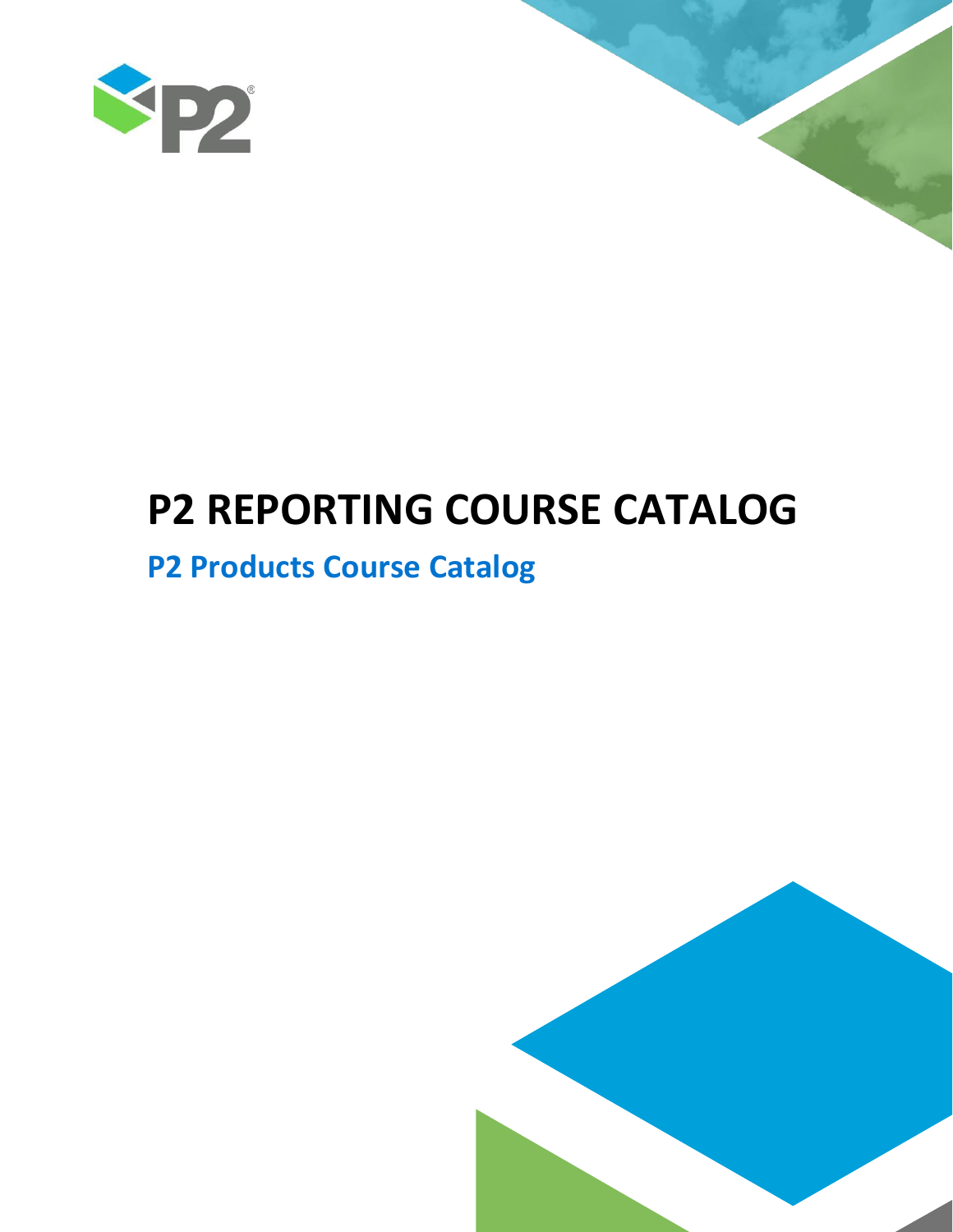# **Catalog Version**

P2 Reporting Course Catalog published 2020.

# **Copyright Notice**

2020 P2 Energy Solutions. All rights reserved. No reproduction without written permission.

While all reasonable care has been taken in the preparation of this document, no liability is accepted by the authors, P2 Energy Solutions, for any errors, omissions or misstatements it may contain, or for any loss or damage, howsoever occasioned, to any person relying on any statement or omission in this document.

Any questions regarding this document should be forwarded to:

P2 Energy Solutions 1670 Broadway, Suite 2800 Denver, CO 80202 United States

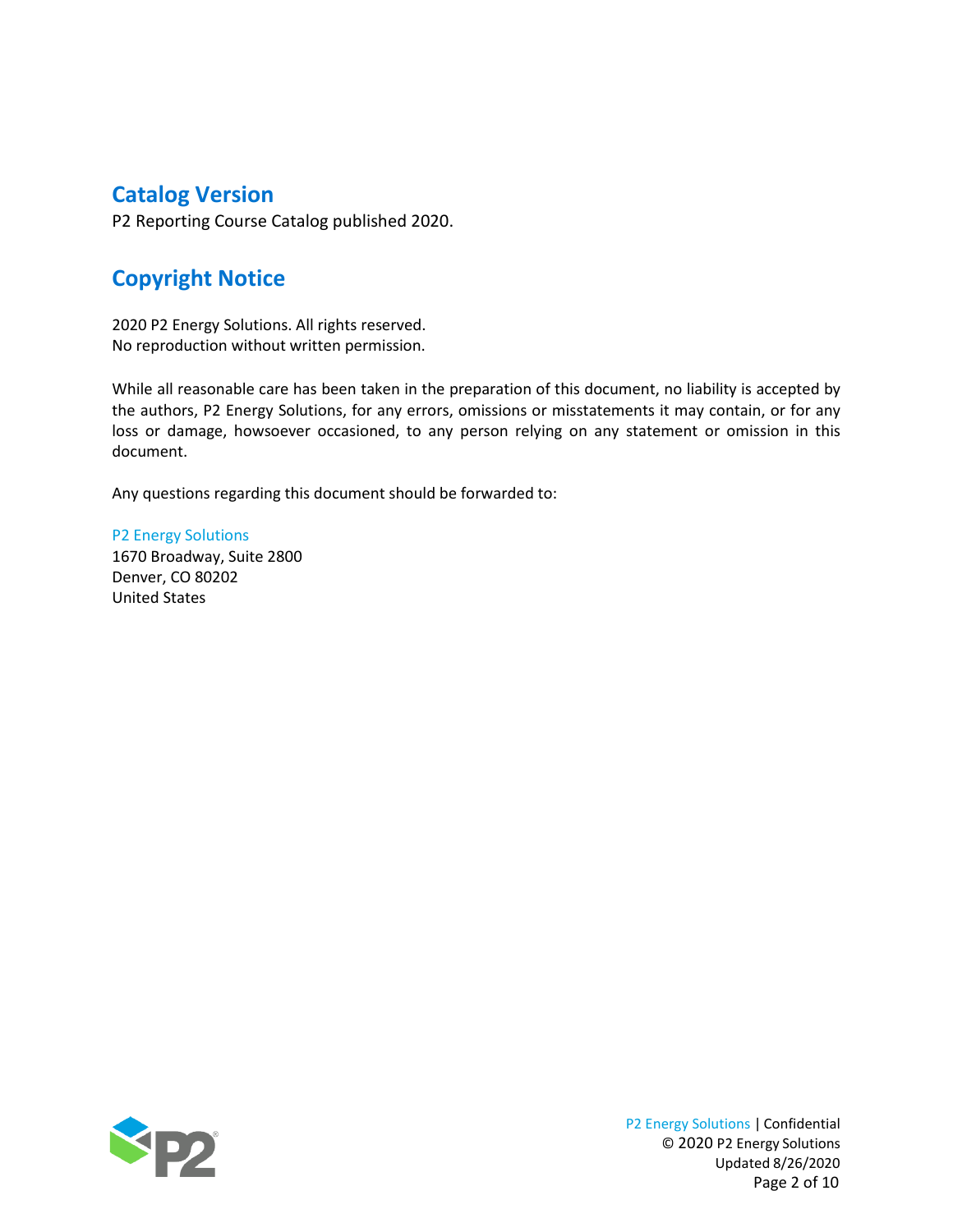P2 Products Course Catalog

# **Table of Contents**

| All Training: Cancellation, Refund and Complaint Resolution Policies  5 |  |
|-------------------------------------------------------------------------|--|
|                                                                         |  |
|                                                                         |  |
|                                                                         |  |
|                                                                         |  |
|                                                                         |  |

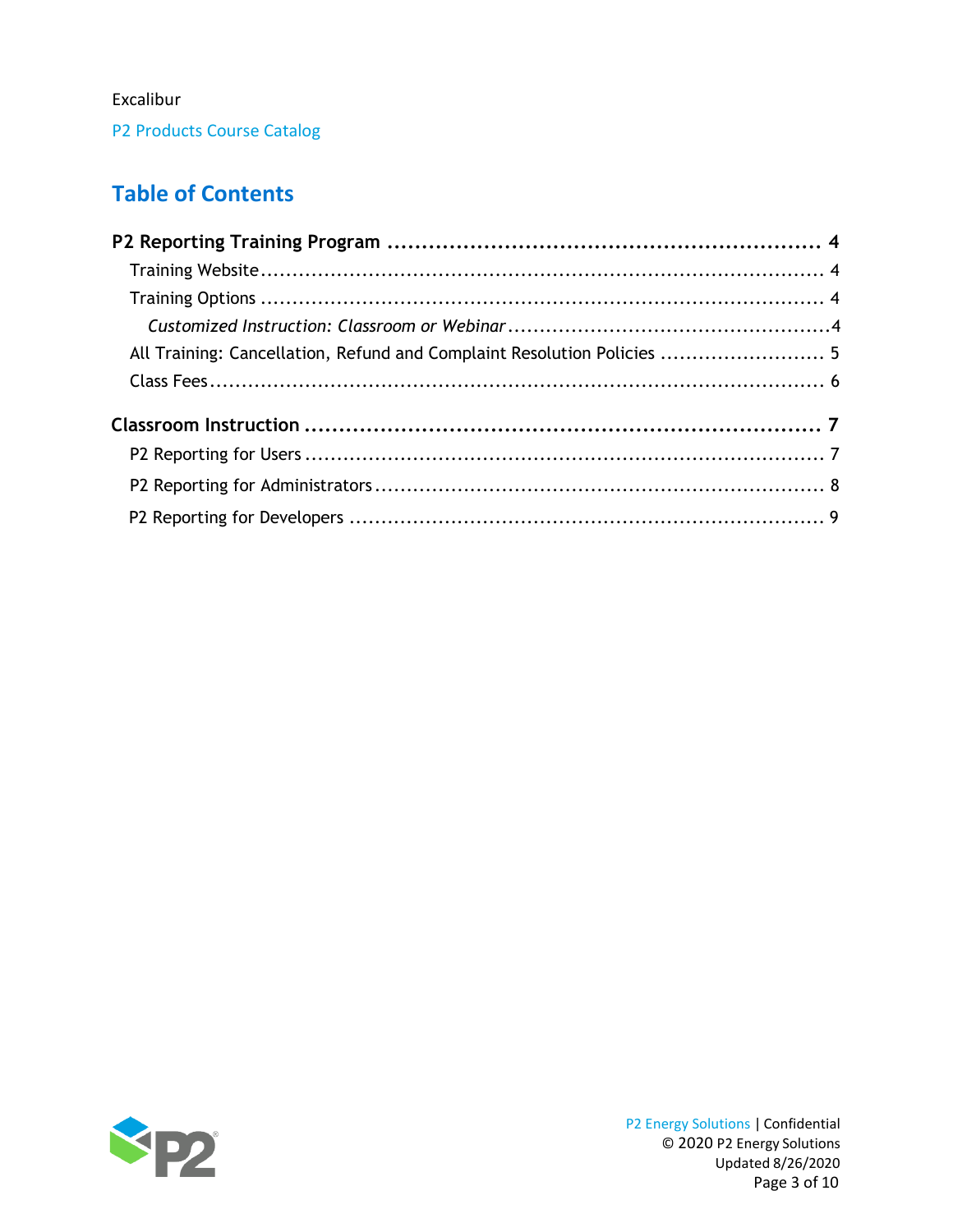P2 Products Course Catalog

# <span id="page-3-0"></span>**P2 Reporting Training Program**

#### <span id="page-3-1"></span>**Training Website**

Visit the P2 Reporting webpage at for current webinar Calendars and Course Catalog with complete information about all P2 Reporting training options, including course descriptions and pricing information.

Training website link: <http://www.p2energysolutions.com/services/training/p2-reporting>

#### <span id="page-3-2"></span>**Training Options**

P2 Reporting offers the following types of instructor-led training:

#### <span id="page-3-3"></span>**Customized Instruction: Classroom or Webinar**

You may custom-schedule classes to be held at your company offices, at our Denver or Houston training centers, or as training webinars. We can tailor the content to your needs. To arrange a custom class, contact the P2 Training Department at 303.292.0990 or [p2training@p2energysolutions.com.](mailto:p2training@p2energysolutions.com)

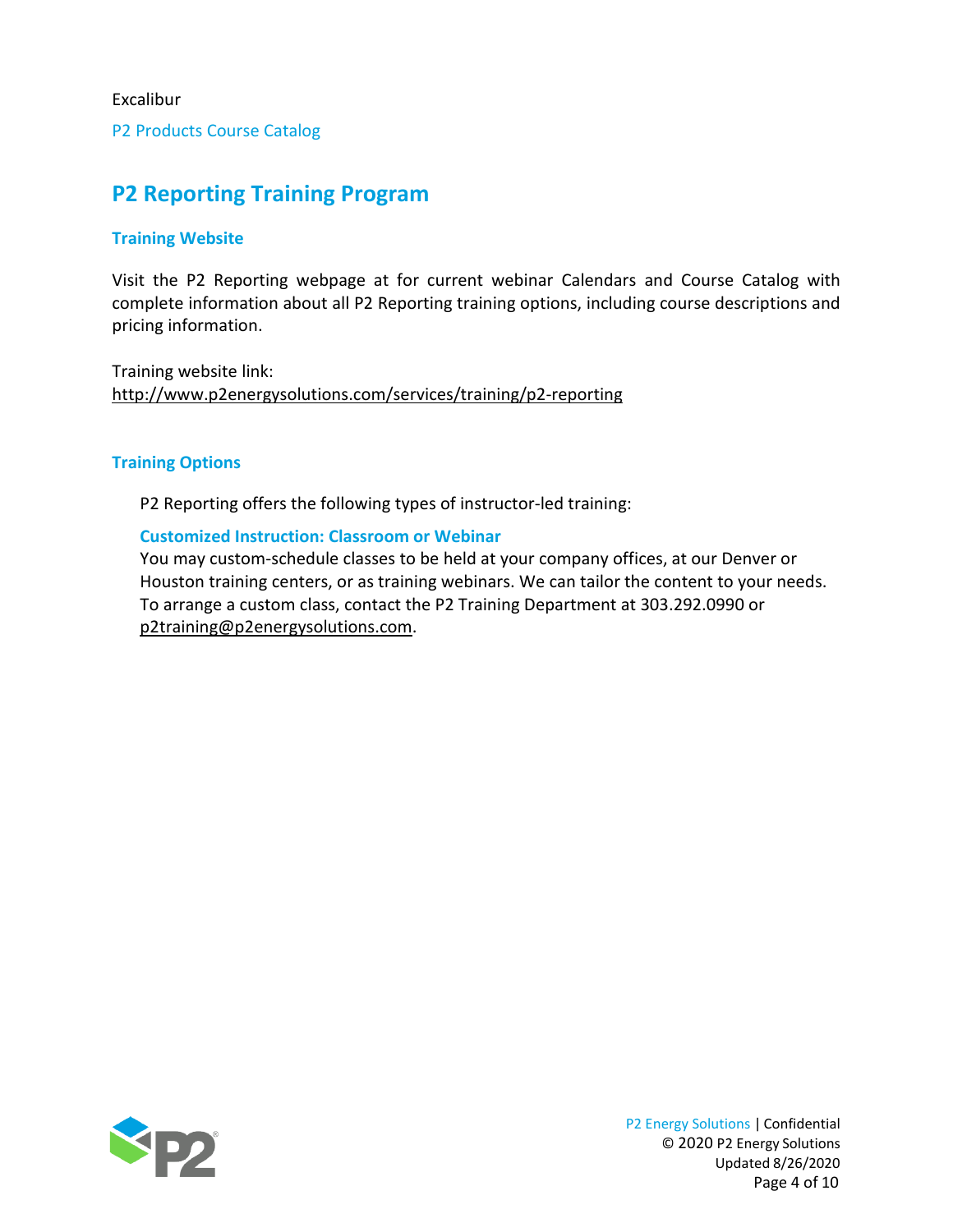#### P2 Products Course Catalog

#### <span id="page-4-0"></span>**All Training: Cancellation, Refund and Complaint Resolution Policies**

For your convenience, we will bill you for your class at the end of the month following the class date. In the event that you must cancel your registration, send email to [P2training@p2energysolutions.com](mailto:P2training@p2energysolutions.com) 48 hours or more prior to the class or webinar start time, to avoid being billed for the webinar. For more information regarding administrative policies such as complaint and refund, please contact the Training department at 303.292.0990.



P2 Energy Solutions | Confidential © 2020 P2 Energy Solutions Updated 8/26/2020 Page 5 of 10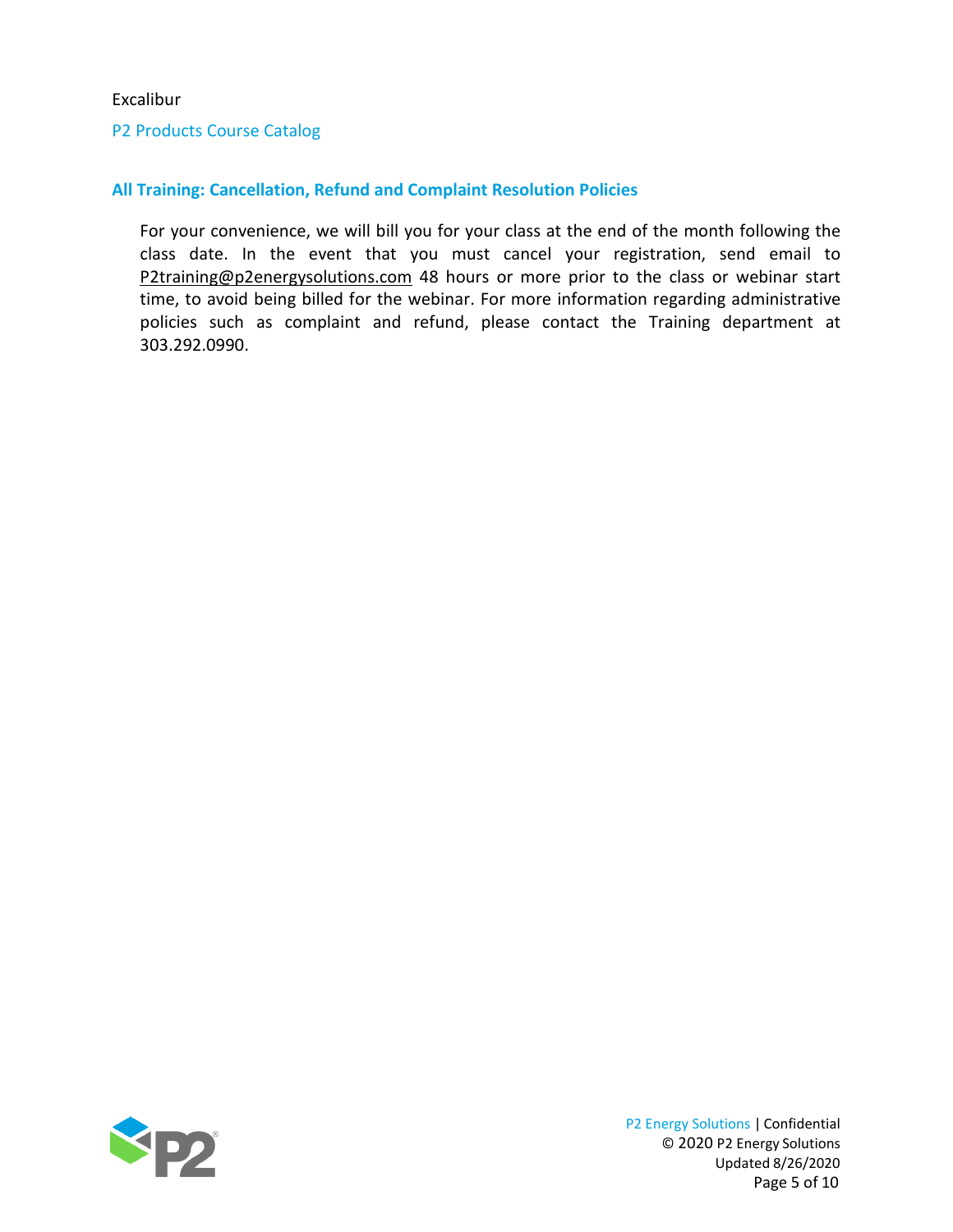#### P2 Products Course Catalog

#### **Class Fees**

| <b>Training Pricing</b>                                                                                  |                                                                                                                                                   |                                                                                                              |                                                                                         |  |
|----------------------------------------------------------------------------------------------------------|---------------------------------------------------------------------------------------------------------------------------------------------------|--------------------------------------------------------------------------------------------------------------|-----------------------------------------------------------------------------------------|--|
| <b>Offering</b>                                                                                          | <b>Pricing</b>                                                                                                                                    | <b>Discounts</b>                                                                                             | <b>Conditions</b>                                                                       |  |
| <b>Standard Classroom</b><br><b>Training at P2 Office</b><br><b>Location or</b><br><b>Client Offices</b> | \$699 per day per person<br>\$349 per half-day per person                                                                                         | 3-4 at 20% (only<br>attendees 3-4)<br>5-6 at 50% (only<br>attendees 5-6)<br>7+ at 75% (only<br>attendees 7+) | Minimum of 3<br>students<br>2 <sup>nd</sup> teacher may<br>be required at 7<br>students |  |
| If any customization is<br>done to standard<br>classes, additional<br>charges are applicable             | Standard consulting hourly rate for<br>customized set up, development<br>and planning + travel expenses                                           | Customized set up.<br>development &<br>planning time is not<br>discounted                                    |                                                                                         |  |
| <b>Webinar Training Class</b>                                                                            | \$250/hour per connection<br>Standard consulting hourly rate<br>applies for any customizations,<br>including set up, development and<br>planning. |                                                                                                              |                                                                                         |  |
| If any customization is<br>done to standard<br>classes, additional<br>charges are applicable             |                                                                                                                                                   |                                                                                                              |                                                                                         |  |

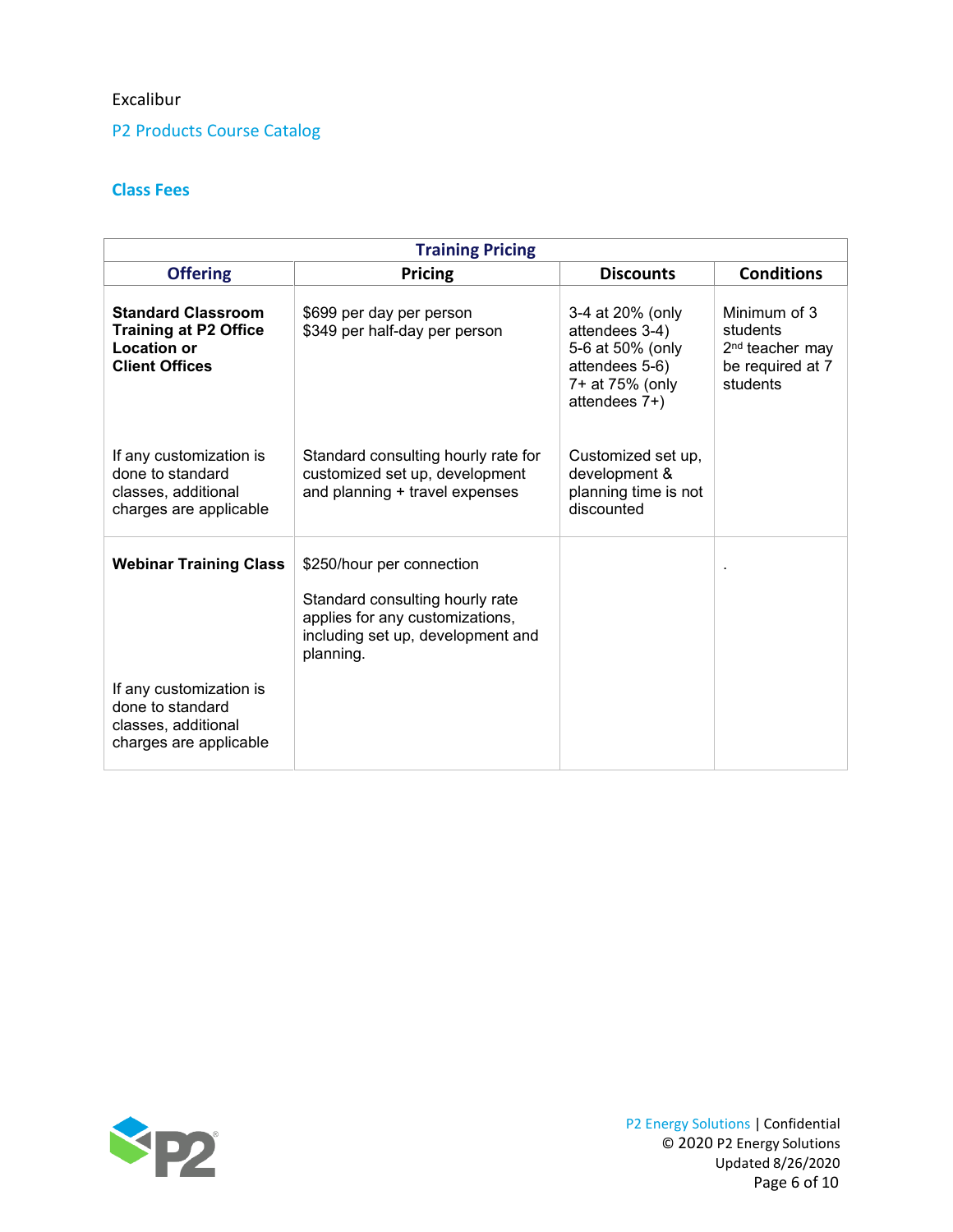P2 Products Course Catalog

# <span id="page-6-0"></span>**Classroom Instruction**

Each class includes a training manual and may be scheduled at the P2 Houston training facilities, or at client offices. These classes may also be taught as Webinar Training and may be customized to your needs.

#### <span id="page-6-1"></span>**P2 Reporting for Users**

This class provides an overview of P2 Reporting from a user perspective. We will look at how data is organized by domain with dimensions, measures and calculated measures, and how to create ADHOC queries, reports and dashboards. This class is recommended for anyone who wants exposure to P2 Reporting. There are no prerequisites for this Basic level class. With successful completion of this course, you will be able to: Understand Domains; Navigate P2 Reporting; Create an Ad Hoc query; Create a Report; and Create a Dashboard.

#### **Objectives**

- Understand Domains
- Navigate P2 Reporting
- Create an Ad Hoc query
- Create a Report
- Create a Dashboard

| Delivery: Group-Live Advanced Preparation: No required Advanced Preparation |
|-----------------------------------------------------------------------------|
| Class Length: Half day Field of Study: Computer Software and Applications   |

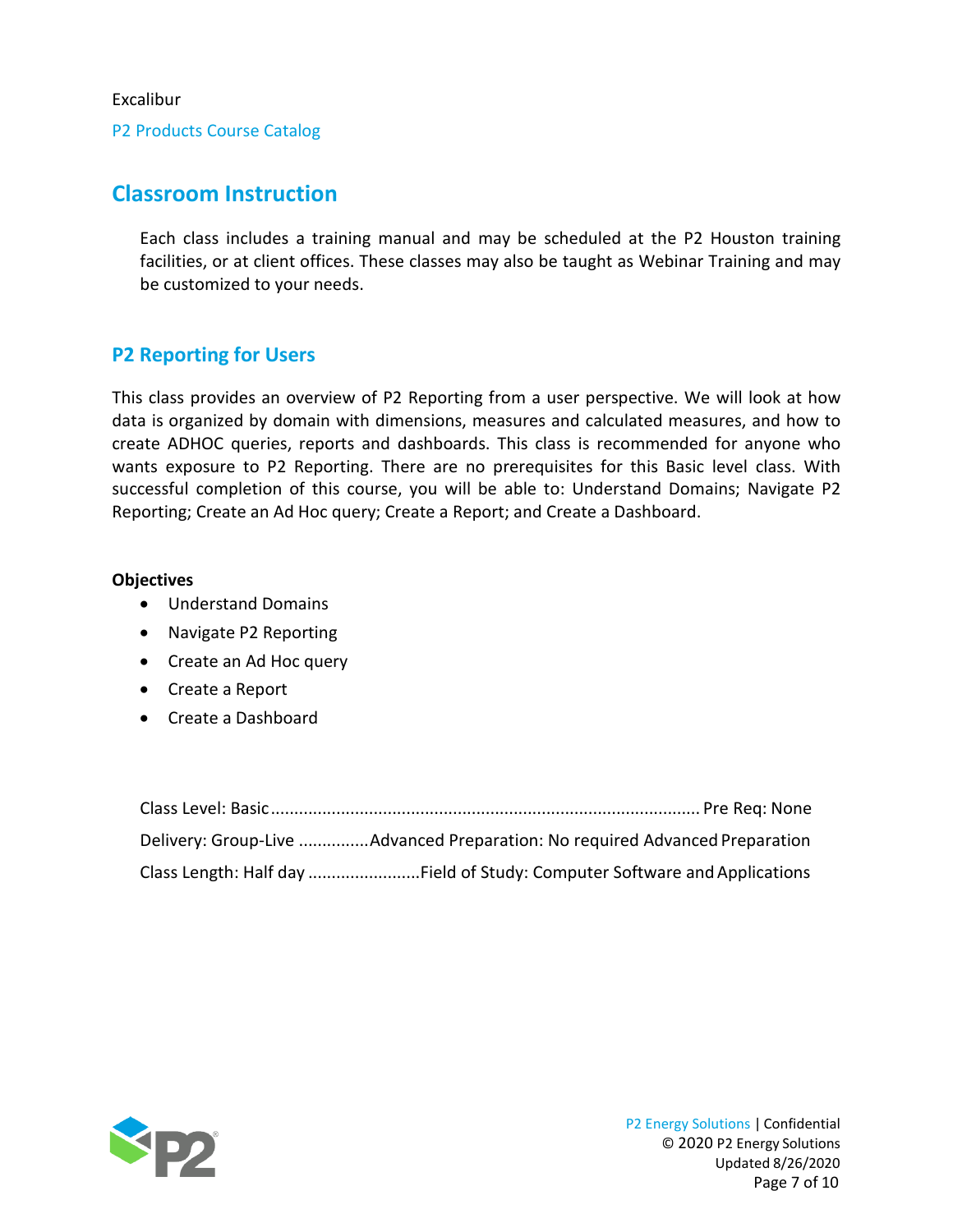P2 Products Course Catalog

### <span id="page-7-0"></span>**P2 Reporting for Administrators**

This Advanced class will include an overview of P2 Reporting from an administrator perspective. We will look at how data is organized by domain, how to manage domains, how to setup users and manage security. We recommend this class for anyone who will be administrating P2 Reporting. There are no prerequisites for this class. With successful completion of this course, you will be able to navigate P2 Reporting; understand Domains; create users; and create a Domain.

#### **Objectives**

- Navigate P2 Reporting
- Understand Domains
- Create User
- Create a Domain

| Delivery: Group-Live Advanced Preparation: No required Advanced Preparation |
|-----------------------------------------------------------------------------|
| Class Length: Half day Field of Study: Computer Software and Applications   |

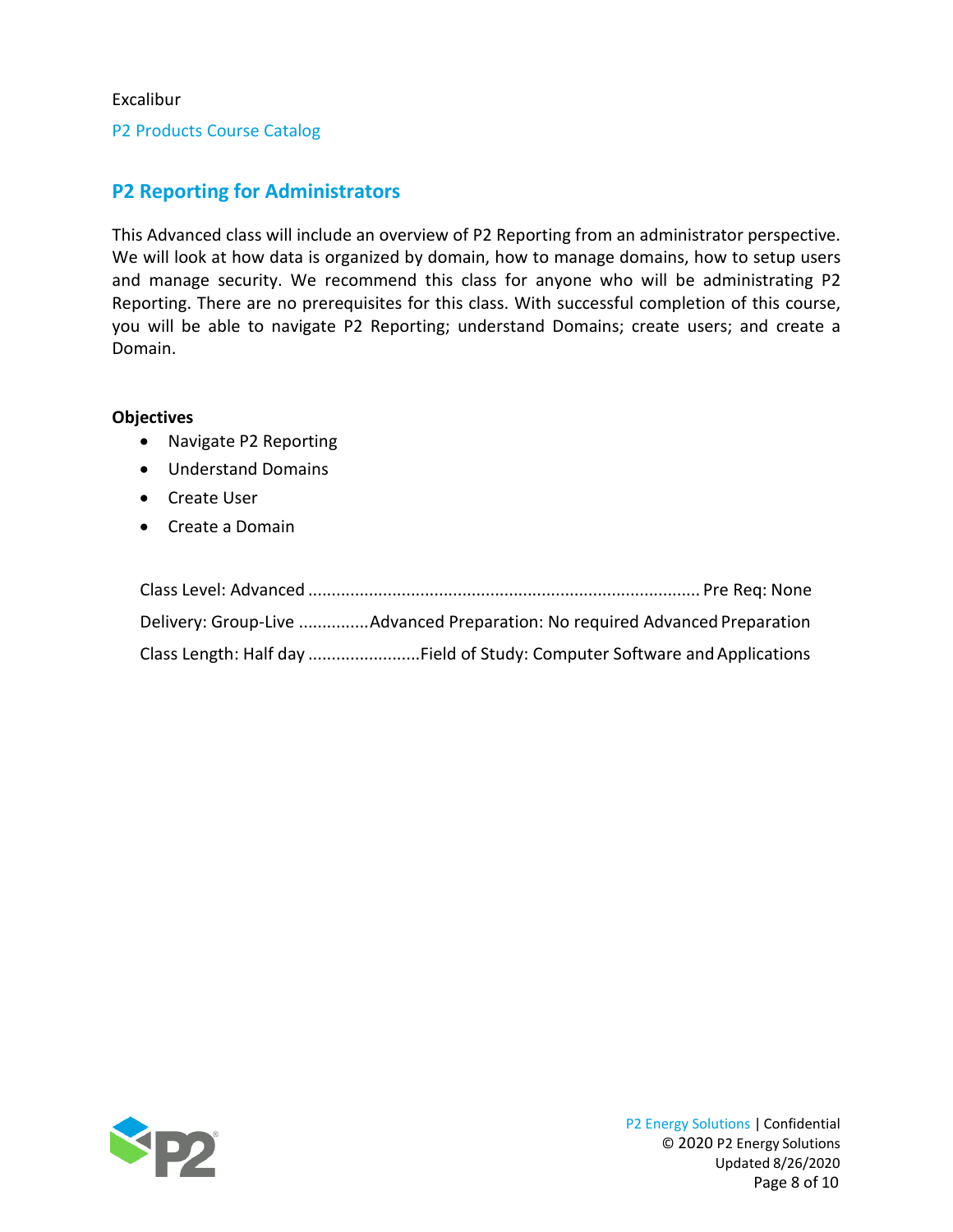P2 Products Course Catalog

#### <span id="page-8-0"></span>**P2 Reporting for Developers**

This Advanced class will include an overview of P2 Reporting from a developer perspective. We will look at the Jasper Studio, and how to create various types of reports, including simple and complex reports, HTML5, crosstab, and publishing finished result to JasperReports server. We recommend this class for anyone who will be developing reports from P2 Reporting. There are no prerequisites for this class. With successful completion of this course, you will be able to design and publish a report.

#### **Objectives**

- Design a Report
- Create a Report

| Delivery: Group-Live Advanced Preparation: No required Advanced Preparation |
|-----------------------------------------------------------------------------|
| Class Length: Full dayField of Study: Computer Software and Applications    |